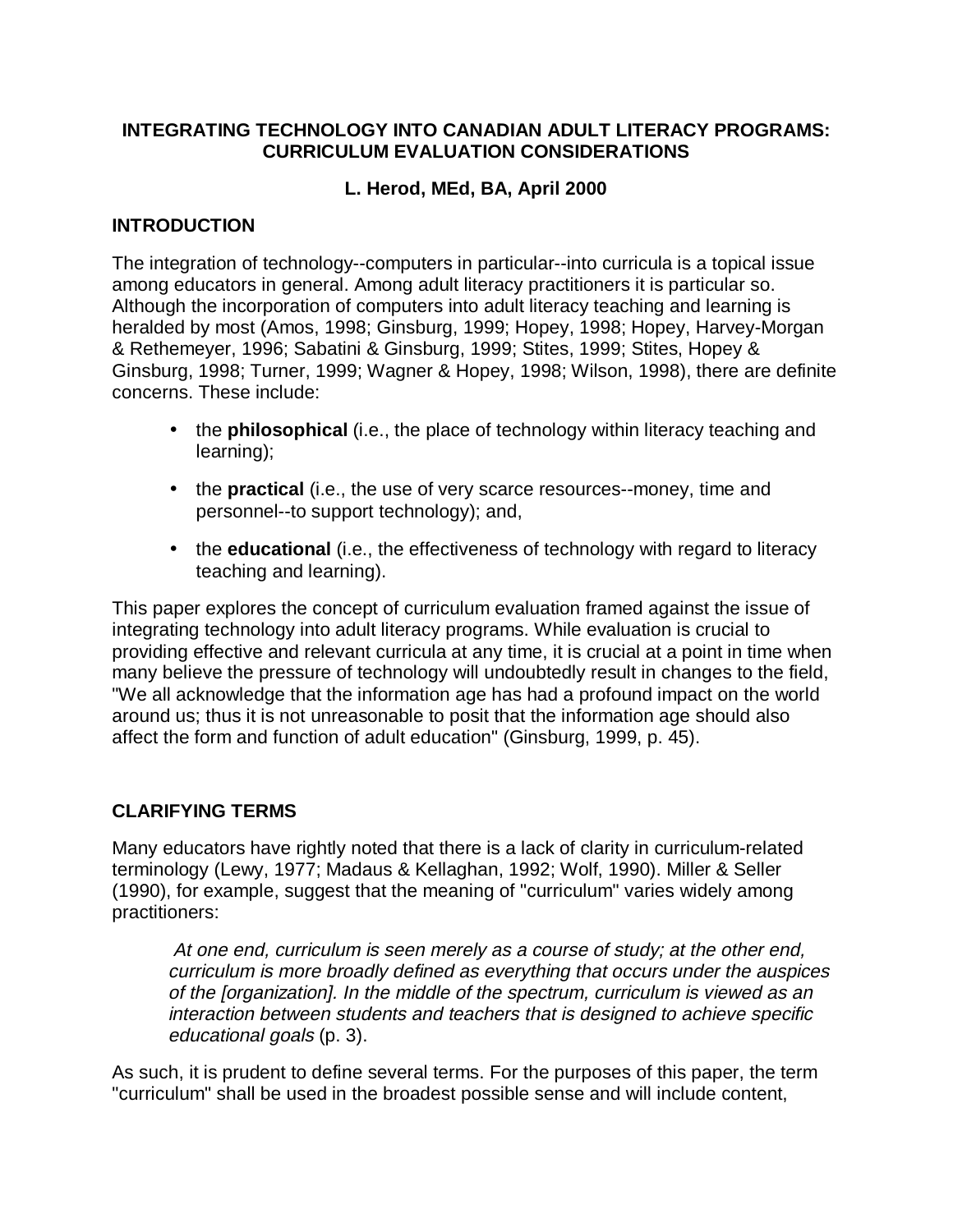resources, process (teaching approach and learning strategies), learners, practitioners, and what Schwab (1993) terms "milieus." "Milieus" refer to political, economic, community/social, and personal factors such as religion, ethnic background, which influence a curricular environment. Madaus & Kellaghan (1992) similarly note that "the terms evaluation and assessment do not have generally agreed-upon meanings." Often they are used interchangeably when in fact "assessment" refers most commonly to the appraisal of individual learners in terms of their knowledge and/or skills. "Evaluation," on the other hand, has a broader application to curriculum proper and includes those aspects noted under the definition of "curriculum" above.

# **THE FUNCTIONS OF EVALUATION**

As Wolf (1990) aptly suggests, "Educational evaluation is clearly *decision-oriented*. It is intended to lead to better policies and practices in education." Beyond this, however, discussions are commonly framed against the related notions of formative and summative purposes (Eisner, 1979; Lewy, 1977; Wolf, 1990; Worthen, 1990), terms first offered by Scriven in 1967. Simply put, "formative" evaluation is ongoing and takes place before and during the development of a particular program, while "summative" evaluation takes place upon its completion. In addition to providing information about what to modify within a program (e.g., curricular materials, organization, teaching approach), formative evaluation requires stakeholders to make judgements regarding the worth or value of a program; that is, regarding implementation. As Ornstein & Hunkins (1998) suggest, "In determining the value of a curriculum plan, educators must eventually ask whether the results they expect to obtain are worth what the cost of delivering them is likely to be" (p. 323). This phase of evaluation is crucial for adult literacy programs since there are many philosophical, practical and educational concerns among practitioners regarding the "cost" and relevance of integrating technology. Front-end evaluation would allow adult literacy practitioners to clarify, make decisions, and act on this issue rather than fall victim to the 'steamroller' that is technology (Chandler, 1995; Postman, 1993; Robertson, 1998). Summative evaluation provides information regarding whether or not the objectives of the program were met.

# **APPROACHES**

There appears to be a paucity of research into educational evaluation in general. As Worthen (1990) writes, "There is still little empirical information about the relative efficacy of alternative evaluation plans or techniques or many evaluation components germane to almost any model" ( p. 46). At one time, data gathered and interpreted according to the scientific method (i.e. qualitative research), was considered the only acceptable and legitimate data. More recently, however, educators have begun to suggest that qualitative approaches and the descriptive data they provide are as relevant as quantitative approaches (Eisner, 1979; Fetterman, 1988; Ornstein & Hunkins, 1998; Walker, 1978). Indeed, many propose that both approaches are essential to gaining a full understanding of the curriculum being evaluated. Ornstein & Hunkins (1998), for example, write:

Those urging use of humanistic or naturalistic procedures argue for a more holistic engagement that presents us with much more detail. With these methods,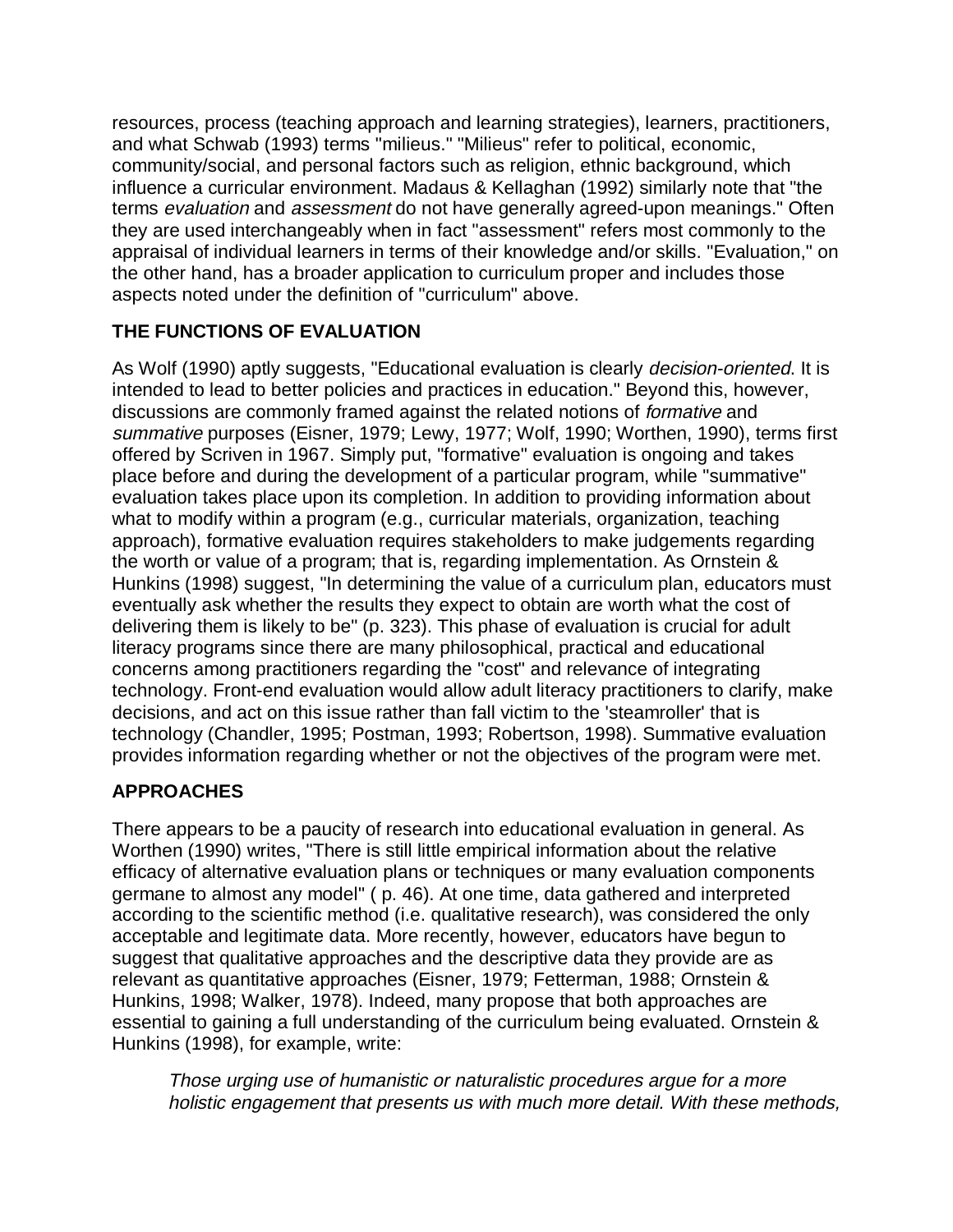we get portraits of the situations we are evaluating. Evaluation reports are less lists of numbers than they are written descriptions of what was found or what occurred. The approach focuses more on human interactions than on outcomes and more on the quality that the quantity of classroom or school life. Scientific approaches may have revealed data that depicted what people did, but naturalistic approaches, while interested in that, are also concerned about delving into the **why** behind the **what** of performance (p. 332).

This has led to a call for *pluralistic approaches* to evaluation. The main barrier to using pluralistic approaches for most areas in education involves resources such as finances, time, and particularly expertise (Borich & Jemelka, 1982; Miller & Seller, 1990). This is magnified in adult literacy programs for several reasons:

- programs are underfunded;
- programs are understaffed and rely heavily on volunteers, thus full/part-time staff have very limited time (much of which is spent fund-raising to keep the program going); and
- curricula are less standardized and formalized than in many other areas of education, thus, expertise in curriculum development and evaluation is minimal.

That said, as in other areas of the curriculum development cycle, knowledge of various approaches to evaluation and understanding of their applicability to individual evaluation situations will maximize the effectiveness of any effort. Several different approaches are outlined in the following section and their strengths and weaknesses noted.

### **Adversarial Approach**

This approach to evaluation is similar to a debate in that it involves evaluators taking up opposite positions regarding a curriculum (Ornstein & Hunkins, 1998; Waters, 1998; Worthen, 1990). A particular strength of this approach is that it can result in wellrounded evaluation in the sense that both positives and negatives are deliberately identified and discussed. In other approaches there is the potential at least for the evaluation to be skewed, either intentionally or unintentionally. The main weakness of this approach is that it is less inclusive than other approaches; that is, it is a somewhat competitive process involving teams of evaluators versus a collaborative effort among a variety of curriculum stakeholders. As such, although strengths and weaknesses are identified, these may somewhat narrow since stakeholder input is neglected. In terms of the applicability of this approach to adult literacy, it may be that it would be most useful at the national and/or provincial level. That is, it would be useful for practitioners to evaluate the philosophical, practical and educational aspects surrounding the issue of technology in a global manner before moving onto more detailed, specific evaluation at the regional and local level.

#### **Comparative and Case Study Approaches**

As its name indicates, this approach compares various aspects of curriculum (Eisner,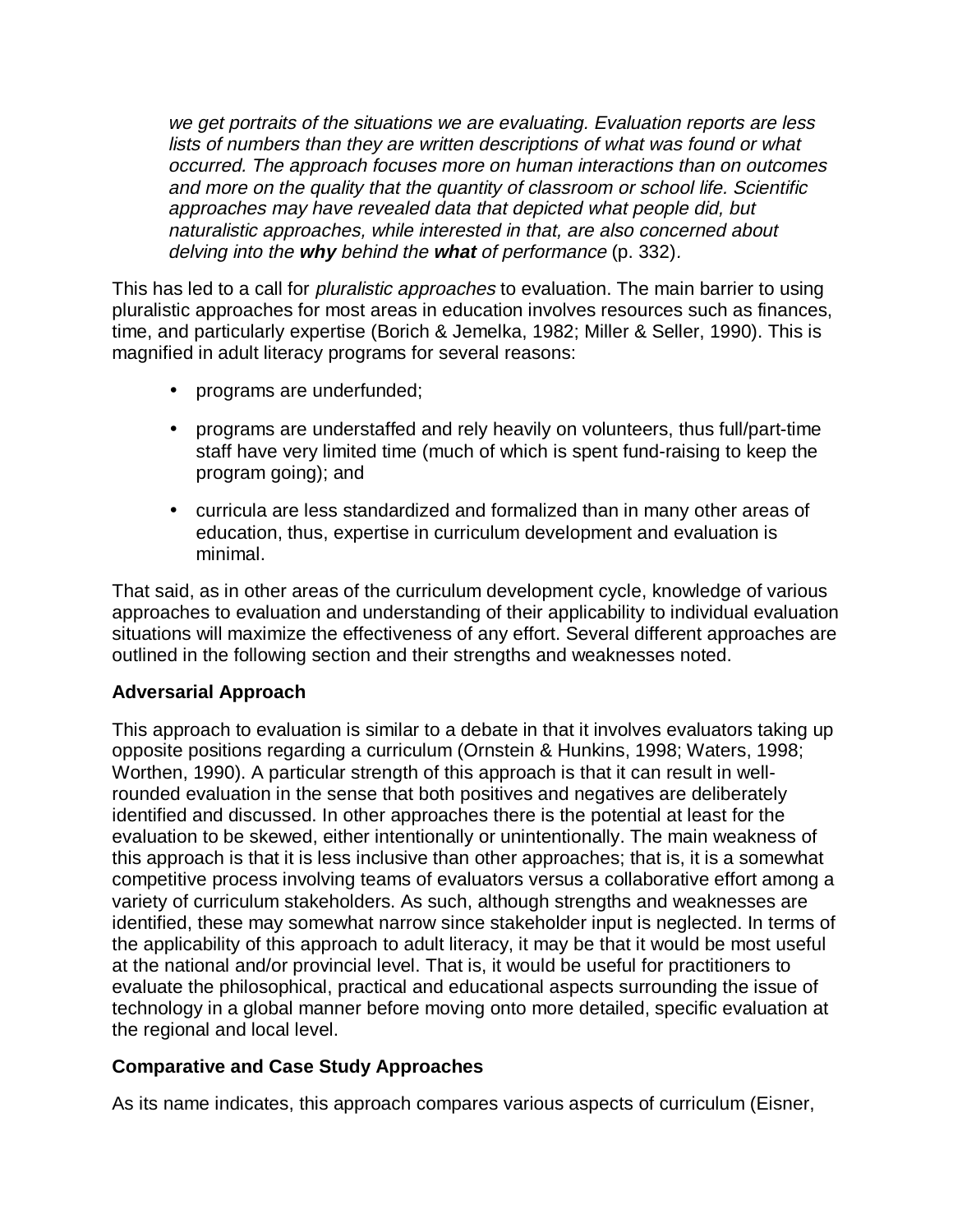1979). Both its main strength and weakness is that it is best used to evaluate standardized curriculum. In view of this, its use in adult literacy would be limited since programs are individualized in many respects (e.g., curriculum - informal, nonstandardized; focus - workplace literacy, family literacy, ABE/GED; group size - small group versus one-to-one tutoring). A case study approach (Saez & Carreto, 1998), in which the minutiae of individual curriculum are more easily captured and evaluated would be the better choice**.** Although there is much to be gained from both approaches, it is unlikely that either will be used by the field anytime in the near future; the comparative approach because historically provinces/regions do not conduct evaluations, and the case study approach because it requires a degree of expertise lacking in the field.

### **Participatory Approach**

The most effective approach for use in the field is likely the participatory approach. Simply put, participatory evaluation is conducted by program participants for program participants, guided by trained evaluation personnel. Participants or "stakeholders" (Brandon, 1999) may include practitioners/academics, learners, volunteers, Board members, and representatives of what was described earlier as program "milieus" (Schwab, 1976) (e.g., community members, politicians, business people) The main benefit of this approach is that it captures the context of the program and thus, the needs/wants/interests of a wide range of stakeholders, more fully than other approaches. From a purely practical point of view, as Miller & Seller (1990) point out, "Acknowledgement of different points of view about the effectiveness of a curriculum provides more alternatives to the decision makers" (p. 324). Thus, putting many heads together will ostensibly result in "painting the bigger picture." And therein lies the potential weakness of this approach; the process is dependent on the ability of many stakeholders to reach an accommodation of potentially divergent interests and opinions. It is why Schwab (1976), for example, strongly recommended the inclusion of a curriculum specialist who would facilitate the process. It is quite likely that most adult literacy programs would experience success with participatory evaluation since the prevailing philosophy in the field can be described as humanistic or "transformational" Miller and Seller (1990, p. 8). That is, the emphasis of curriculum is on social and personal change (Barer-Stein & Draper, 1991; MacKeracher, 1996; Merriam & Caffarella, 1991; Selman & Dampier, 1991).

### **MODELS**

Although there are a wide variety of evaluation models, three 'classic' ones are described below. Each has its own strengths and weaknesses and these are noted for each. Choosing a model will depend on understanding these, as well as the intended purpose of the particular model. This is also noted for each.

### **Discrepancy Evaluation Model**

This model was proposed by Provus (Miller & Seller, 1990; Ornstein & Hunkins, 1998)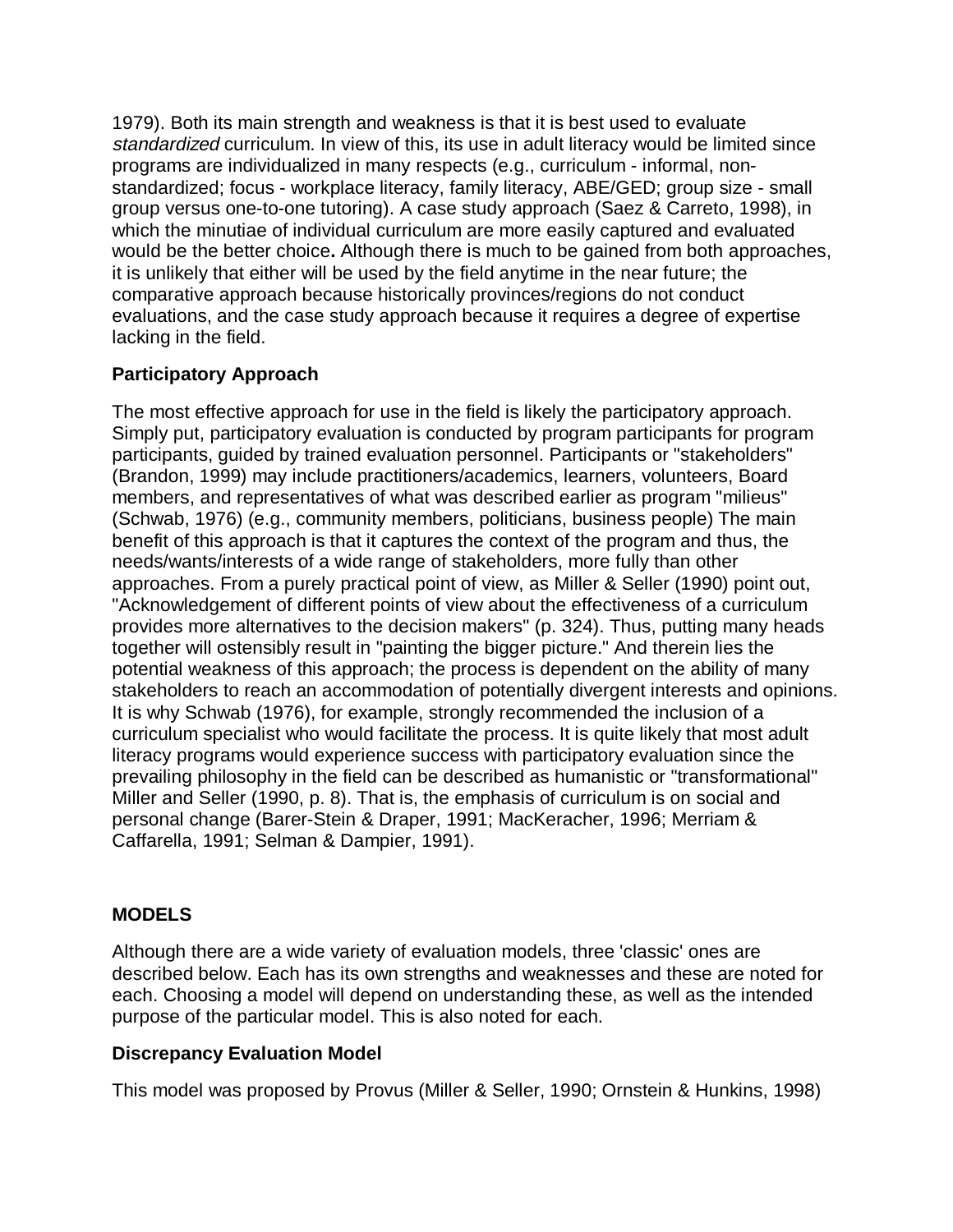and essentially looks for any discrepancies between the standards and performance of a program. The information is gathered using a quantitatively-oriented approach and is passed to program decision-makers to act upon in each of the following five areas:

- design should the program be implemented, modified or rejected;
- installation is the program operating as it was intended;
- processes- are the interactions, teaching approach, etc., adequate;
- products did the program achieve the objectives it was supposed to; and,
- cost were the benefits worth the costs?

The main strength of this model is that it provides a great deal of information regarding a program at all stages for decision-makers. In terms of adult literacy, however, this model has two main weaknesses: a) it is resource-heavy; and, b) it does not capture the qualitative aspects of a program. Although the management-related aspects of a program are important, in adult literacy they are secondary or at least on par with humanistic concerns. For example, in the 1990's when the Harris government was brought into power in Ontario, an evaluation of literacy programs was conducted which focused on the success of programs in terms of employment-related learning objectives. That is, were programs contributing to the employability of participants? While this is a goal that many literacy learners are working toward, many simply seek to improve the quality of their lives and those around them. They may wish to become less dependent on family and friends, they might want to be better able to help their children with homework, and so on. The Ontario government evaluation did not capture what might be described as the more qualitative aspects of literacy learning. Participants in general "transform" (Miller & Seller 1990) into more fully-functioning individuals, family members and citizens who may or may not be employed, but who contribute in many equally important ways to society nevertheless.

### **CIPP (Context-Input-Process-Product) Model**

This model was developed by Stufflebeam (Miller & Seller, 1990; Ornstein & Hunkins, 1998; Worthen, 1990) and much like the Provus model, several types of evaluation information are gathered for decision-makers to act upon. These include:

- program context the environment in which the program currently operates, including both internal and external factors, and the expected and actual current performance of the program;
- input examines the feasibility of alternatives for meeting program objectives with the most effective use of resources;
- process examines the efficacy of the program design from an operational or procedural perspective; and,
- product examines whether or not anticipated objectives have been achieved.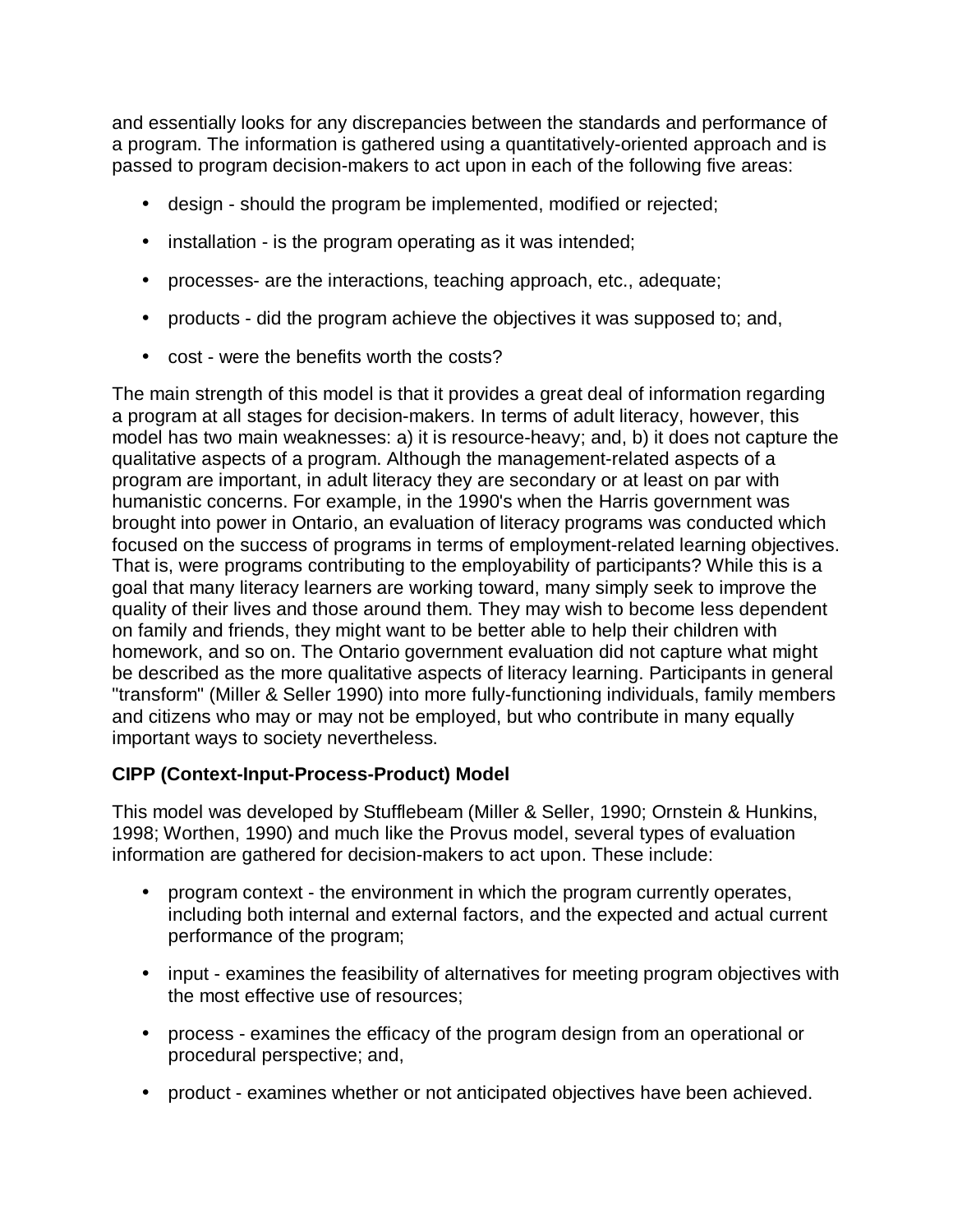The main strength of the CIPP model is also its main weakness, at least for adult literacy programs. That is, it is ongoing and very comprehensive, thus evaluations using this model are resource-heavy, far beyond what the majority of programs could manage. In addition, much like the Provus model evaluation information in this model is gathered for program managers and in a quantitatively oriented manner. While there may be instances when this would useful to adult literacy programs, there is a greater need for models which adopt a participatory approach in which collaborative decisionmaking among a wider range of stakeholder is allowed for. In addition, models which adopt a combination of qualitative and quantitative methods would be more in keeping (and thus provide capture valuable information) with the "transformational" orientation of this field.

### **Contingency-Congruency Model**

This model was developed by Robert Stake (Miller & Seller, 1990; Ornstein & Hunkins, 1998; Worthen, 1990) and in contrast to the Provus and Stufflebeam models, uses a qualitatively oriented and collaborative approach versus a management oriented approach in which information is gathered for program managers. Three basic types of information are gathered in this model including:

- antecedents information regarding factors in the educational environment that exist prior to the program and which may affect outcomes such as learner characteristics (e.g., prior performance, psychological tests), teacher characteristics (e.g., years of experience, subject matter expertise), and resources (e.g., availability, quality);
- transactions information regarding the process of teaching and learning such as teacher-student interactions, interactions with curricular materials, environment interactions (e.g., organization of time allotment, space arrangement); and,
- outcomes information regarding both short and long-term 'products' of the program such as changes in cognition/affect, not only with regard to students, but in other stakeholders such as teachers, administrators, and in the greater community.

In each of the three areas or phases of a program, Stake's model examines what was intended and what was actually observed. One of the main strengths of this model in terms of adult literacy programs is that it deliberately seeks judgements regarding the value or worth of various aspects of the phases from a wide range of stakeholders. Conversely, this may be considered a weakness in that a great deal of skill and experience may be required on the part of the evaluator to accommodate divergent views/needs/wants. However, based on the underlying philosophy of adult literacy (humanistic, democratic, transformational), this represents a particular strength. As with the Stufflebeam and Provus model, however, this approach is resource heavy and as such, makes it a dubious choice.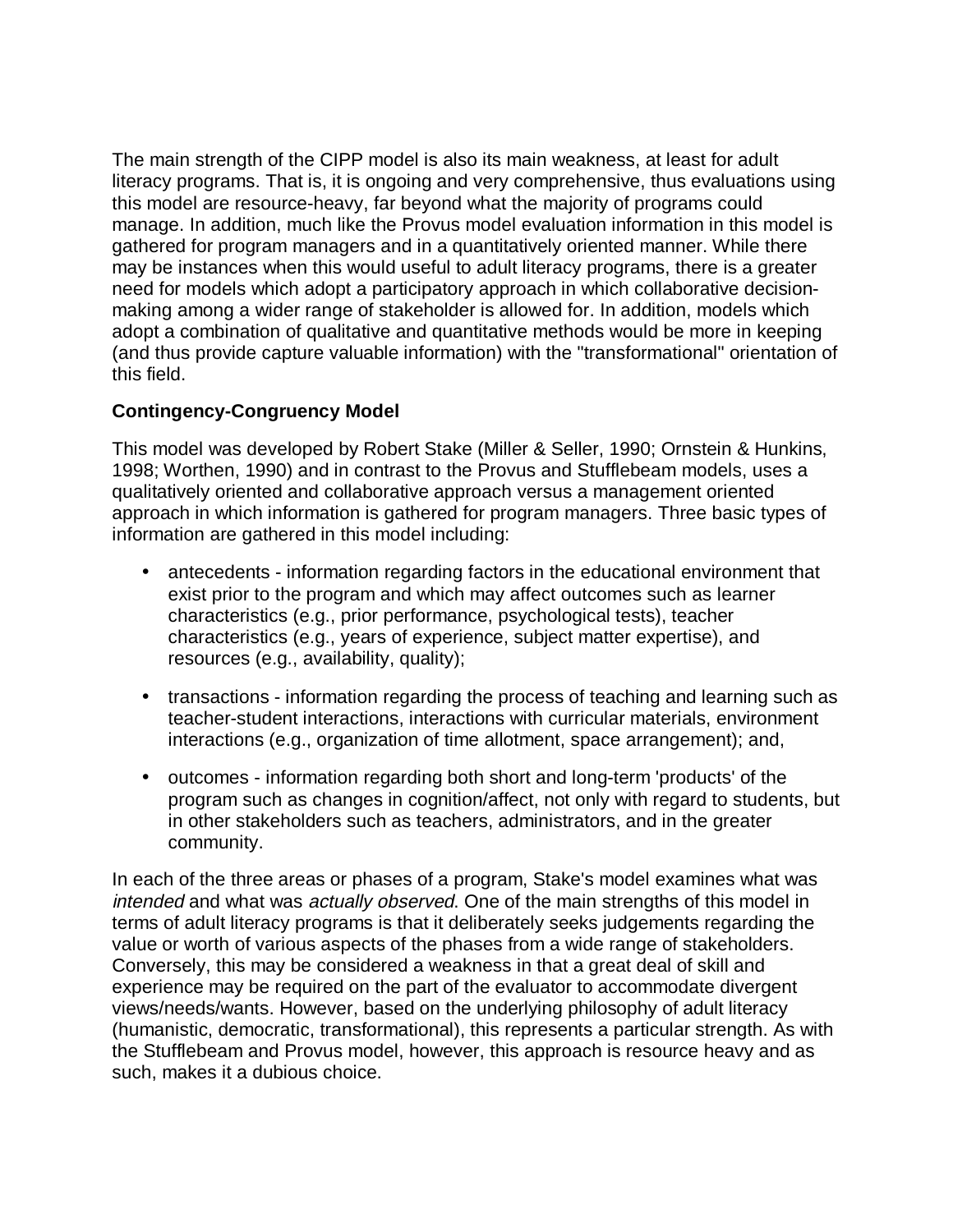### **Evaluation Strategy for Non-Specialists**

As in the case of determining an approach to evaluation, one's choice of models will depend on many factors, not the least of which is the availability of experienced evaluators. The lack of curricular expertise in the field of adult literacy severely limits the likelihood that any of the above-mentioned models would be used since they require a knowledgeable specialist and substantial resources. However, this is not to say that evaluation should not be conducted at all. Rather, an awareness of evaluation approaches and models, combined with will and a simpler strategy can go a long way toward effective evaluation. As cited by Miller and Seller (1990, p. 324-327), Leithwood offers just such a strategy:

- Define the evaluation problem (e.g., define the problem, identify stakeholders, generate a list of ranked decisions to be made)
- Choose an appropriate methodology (e.g., identify the questions to be asked, sources of information, methods for collecting data, etc)
- Plan for data collection, analysis and reporting (e.g., identify the major tasks, sub-tasks, and responsibilities, and develop a timeline)
- Collect and compile data (e.g., select instruments and samples, collect and compile data)
- Analyze and report data (e.g., summarize data, refine and apply decision rules, report results)

This leaves room to use a 'toolbox' approach; that is, to fill in the details at each stage with bits and pieces taken from the various approaches/models which, are relevant to the particular situation, and suitable to the skill of the evaluator(s) and available resources.

# **CONSIDERATIONS**

In closing, a review of the literature regarding technology in adult literacy indicates that there are many aspects of technology which will need to be considered in any curriculum evaluation (Amos, 1998; Cort & Disario, 1996; Garner, Dilloway & Whiten, 1999; Ginsburg, 1999; Hopey, 1998; Hopey, Harvey-Morgan & Rethemeyer, 1996; Rosen, 1997; Sabatini & Ginsburg, 1999; Provenski; 1999; Stites, 1999; Stites, 1998; Stites, Hopey & Ginsburg, 1998; Turner, 1999; Wagner & Hopey, 1998; Wilson & Javed, 1998). These are loosely grouped below and represent a beginning versus exhaustive list:

### **Different Types of Technology**

Although the main technology to be evaluated would be computers, programs also have other types of technology that would also need to be included in any evaluation: These might include: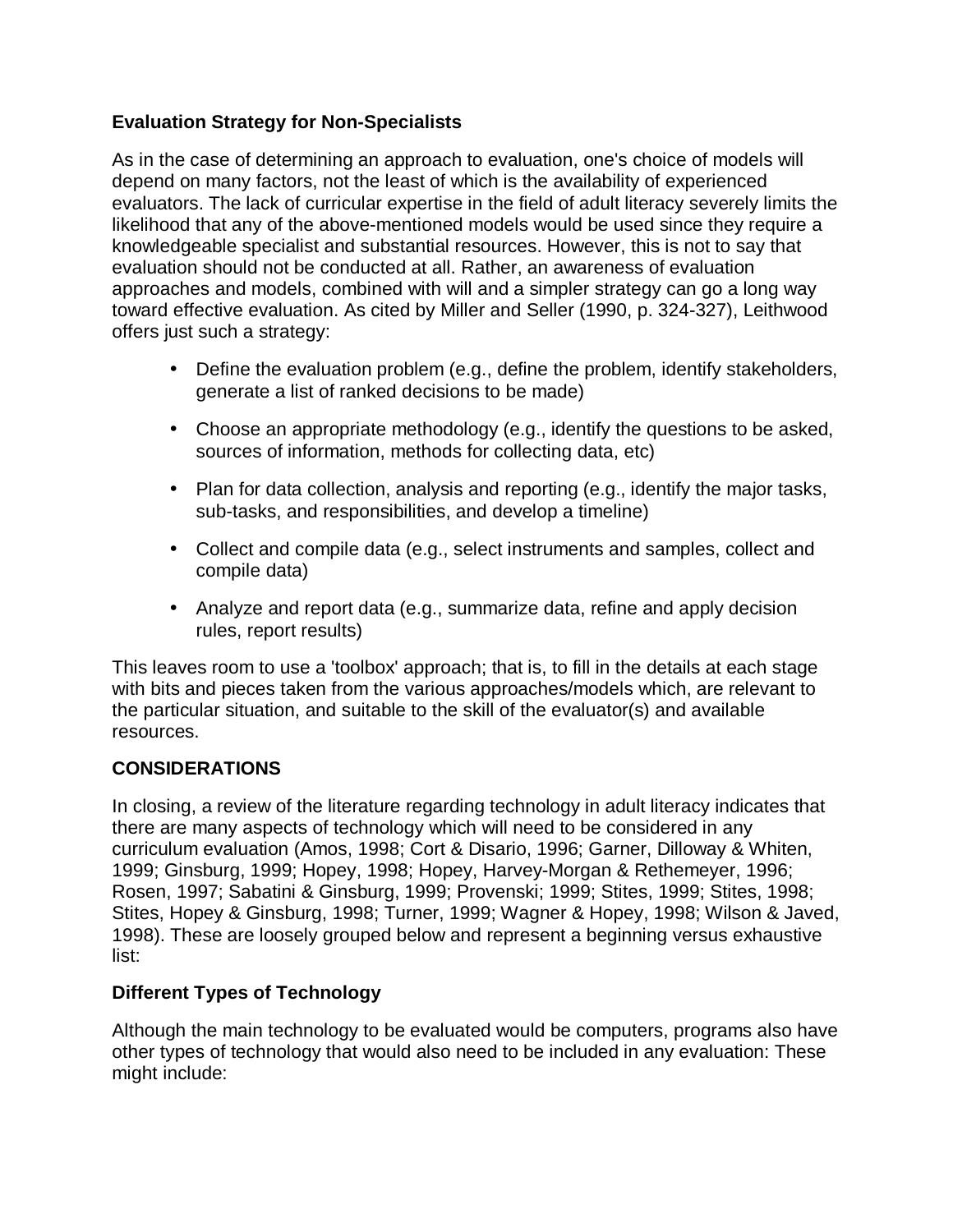- Other Instructional Technologies technology used in instruction other than the computer such as video/audio-conferencing, video/audio cassettes, television, etc.
- Assistive Technologies various hardware and software (e.g., tape recorders, computers, calculators, speech-to-text writers, etc) used to assist students with learning disabilities.
- Administrative Support Technologies (e.g., telephone, fax, photocopier, etc).

#### **Computer Use**

- Instructional:
	- The computer as curriculum (i.e., operation of the computer and software)

- The computer is used to deliver instruction (i.e., curriculum is delivered via the computer - online course, a software program, etc)

- The computer is used to support instruction (e.g., practitioners/tutors use various software programs and the Internet to develop curriculum, learners use the Internet for research, use various software programs to complete learning activities, etc).

- Administrative (e.g., communicate via email, record keeping, word processing, data storage, accounting, fund-raising, disseminate program information)
- Technical (installing, maintaining, fixing and upgrading equipment and software)

### **Desirability and Impact of Technology**

These considerations can be grouped into the themes described in the introduction to this paper:

• **Philosophical**

**-** Time, effort and knowledge will be required to integrate computers into the curriculum--will this overtax programs that are already stretched?

- Do learners and staff want to learn/use technology? Do they feel that they benefit from its use?

- **Practical**
	- Are there enough computers and are they in working order?
	- Is the Internet available, reliable and affordable?
	- Are the operating systems, software programs and peripheral equipment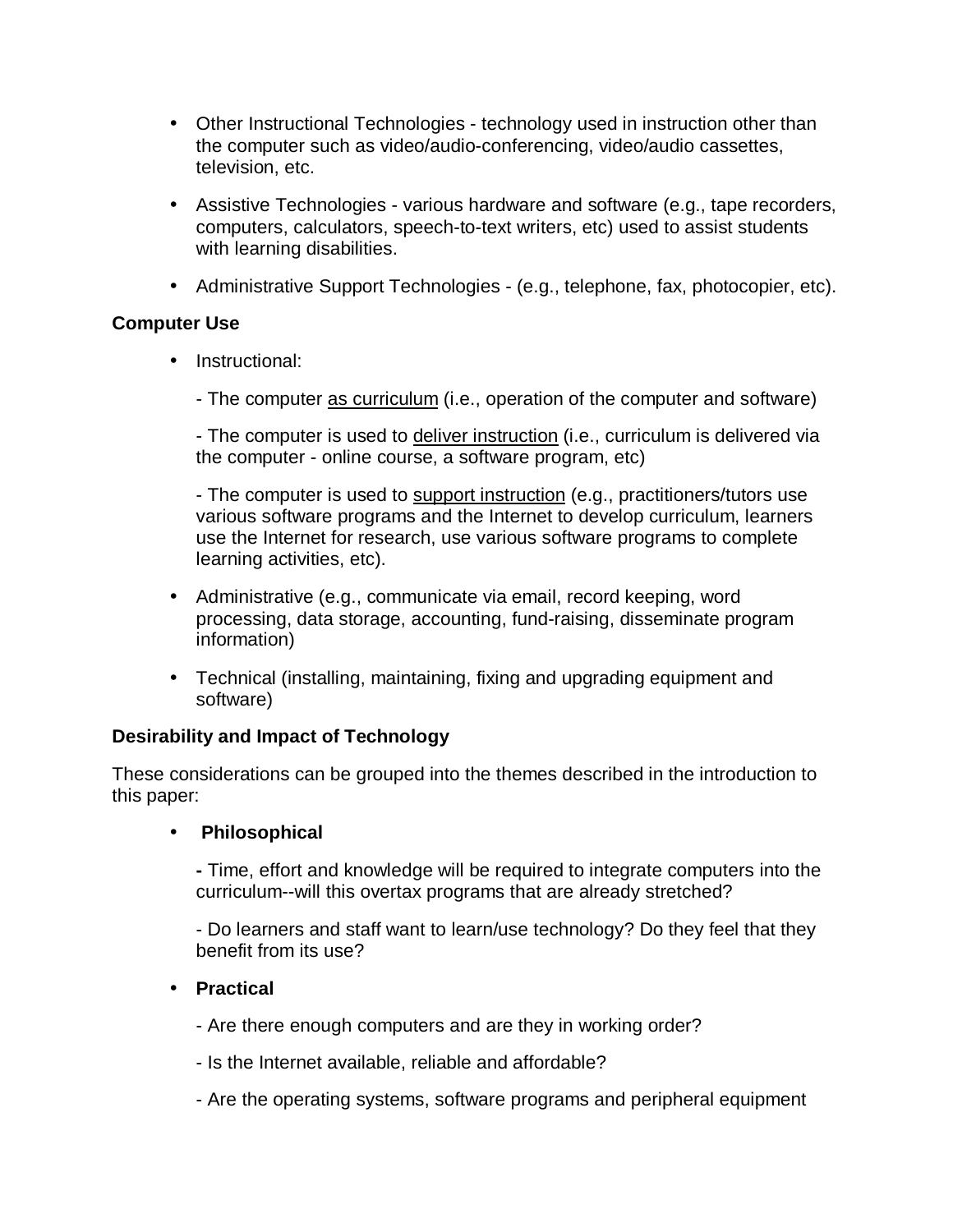such as printers easy to use?

- Is there a plan in place to purchase, install, maintain and upgrade equipment and programs?

- Is there a professional development plan in place for staff/volunteers to learn the computer?

#### • **Educational Efficacy**

- Are low literacy learners able to learn to use the computer?

- How can the computer be used to promote and/or enhance learning? What features may detract from learning?

- Are staff able to develop curriculum which integrates applies the computer in learning in an effective and relevant manner? Is there an adequate professional development plan in place to assist with this?

### **CONCLUSION**

The integration of technology into adult literacy promises both exciting and problematic times for the field of adult literacy. It is through evaluation efforts at all levels that best practices and lessons learned will be identified and the field will move forward in a relevant and effective way. One such detailed evaluation effort is Cyberstep, a ambitious and comprehensive three-year curriculum development and evaluation project out of the Vocational and Adult Education Department of California State University which promises to provide a great deal of valuable information regarding technology and curriculum standards (i.e., content, assessment, technology, interface, management system, and template). One aspect of this project that may be particularly appealing for Canadian adult literacy practitioners is the creation of course content and assessment "templates" that can be individualized by users to suit their particular needs. A similar effort in Canada would greatly speed the creation and lower the cost of creating instructional materials. It is, however, crucial that practitioners look to evaluation efforts such as these, as well as conduct their own evaluations, in order to learn about the best and worst that technology can offer adult literacy:

The potential for technology to expand and improve learning by adults is especially great. To take advantage of technology's potential, adult educators, planners, and policymakers need to critically access the performance of the technology and the quality of learning that technology supports (Stites et al, 1998, p. 1).

### **REFERENCES**

Amos, D. (1998). Will Technology Divide Us? Retrieved July 1998 from the World Wide Web, http://archive.abcnews.go.com/sections/scitech/rev\_haves1125/index.html.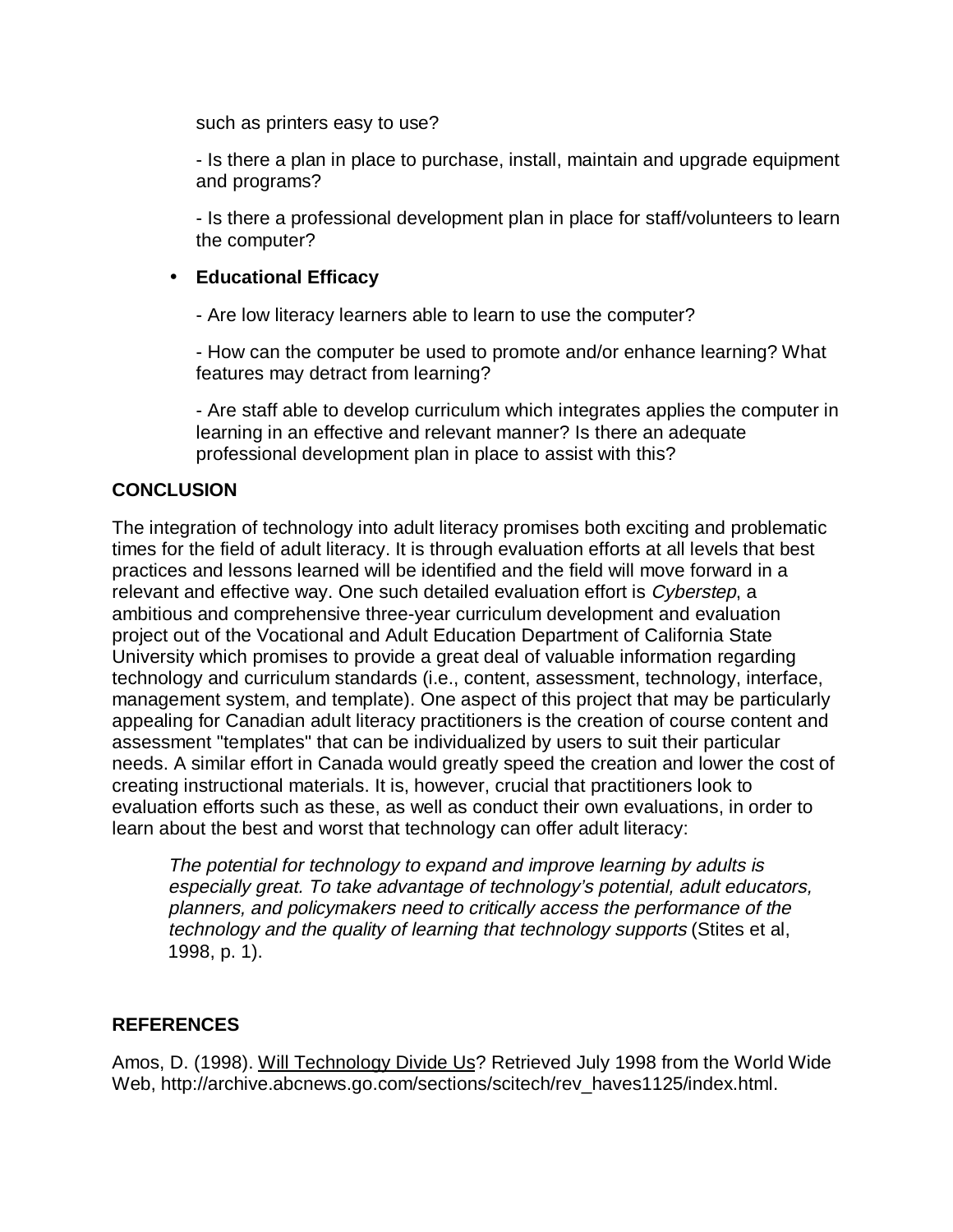Barer-Stein, T. & J. Draper (1991). The Craft of Teaching Adults . Toronto: Culture Concepts.

Borich, G. & Jemelka, R. (1982). The decision-oriented nature of program evaluation. In G. Borich & R. Jemelka Programs and Systems: An Evaluation Perspective. New York: Academic Press. Pp. 27-54.

Brandon, P. (1999). Involving program stakeholders in reviews of evaluators' recommendations for program revisions. Evaluation and Program Planning, 22. Pp. 363-372.

Chandler, D. (1995). Technological or Media Determinism. Retrieved July 1998 from the World Wide Web, http://www.aber.ac.uk/media/Documents/tecdet/tecdet.html.

Cort, M. & Disario, N. (1996). Creating a Technology Plan: A Step-by-step Guide and Worksbook for Adult Literacy Providers. Eric Document No. 418228

Eisner, E. (1979). The functions and forms of evaluation. In E. Eisner The Educational Imagination: On the Design and Evaluation of School Programs. New York: MacMillan.

Fetterman, D. (1988). Qualitative approaches to evaluating education. Educational Researcher. 17(8). Pp 17-23.

Garner, R., Dilloway, M., & Whiten, P. (1999). The Job Programme: Supporting Remote Learners with Disabilities or from Disadvantaged Groups. Retrieved April 1999 from the World Wide Web, http://leahi.kcc.hawaii.edu/org/tcon99/papers/garner.html.

Ginsburg, L. (1999). Integrating technology into adult learning. In C. Hopey (Ed) Technology, Basic Skills, and Adult Education: Getting Ready and Moving Forward. Retrieved November 1999 from the World Wide Web, http://litserver.literacy.upenn.edu/tech/index.html.

Hopey, C. (1998). Making technology happen in adult education. In C. Hopey (Ed), Technology, Basic Skills, and Adult Education: Getting Ready and Moving Forward. Retrieved November 1999 from the World Wide Web, http://litserver.literacy.upenn.edu/tech/index.html.

Hopey, C., Harvey-Morgan, J. & Rethemeyer, R. (1996). Technology and Adult Literacy: Findings from a Survey on Technology Use in Adult Literacy Programs. Retrieved November 1999 from the World Wide Web, http://litserver.literacy.upenn.edu/tech/index.html.

Lewy, A. (1977). The nature of curriculum evaluation. In A. Lewy (Ed.) Handbook of Curriculum Evaluation New York: Longman. Pp.3-33.

MacKeracher, D. (1996). Making Sense of Adult Learning. Toronto: Culture Concepts.

Madaus, G. & Kellaghan, T. (1992). Curriculum evaluation and assessment. In P.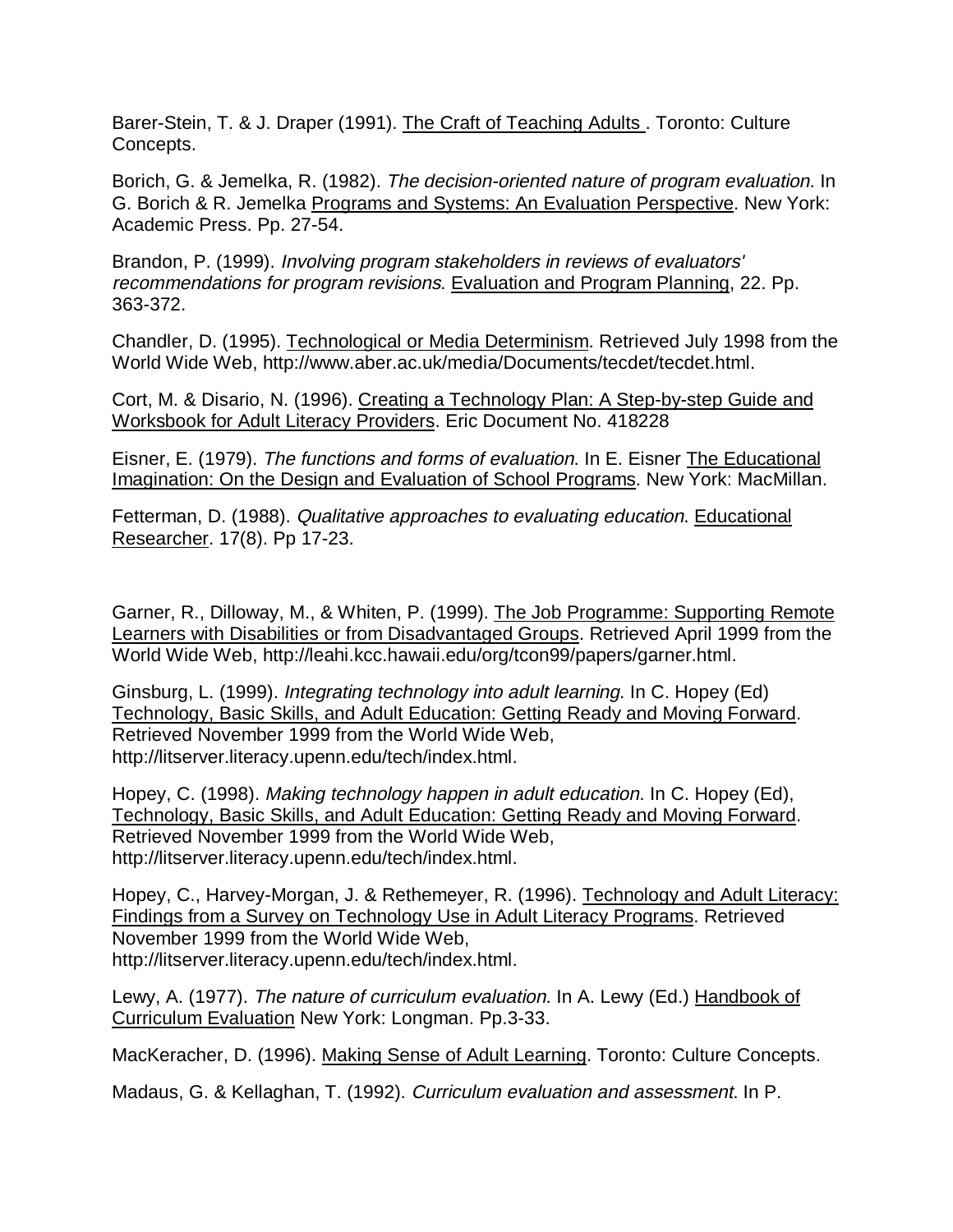Jackson (Ed.). Handbook of research on Curriculum. New York: Macmillan Publishing Company.

Merriam, S. & Caffarella, R. (1991). Learning in Adulthood. San Francisco: Jossey-Bass Inc.

Miller, J. & Seller, W. (1990). Curriculum: Perspectives and Practice. Toronto: Copp Clark Pitman.

Ornstein, A. & Hunkins, P. (1998). Curriculum evaluation. In A. Ornstein & P. Hunkins (Eds.) Curriculum: Foundations, Principles, and Issues (3rd Edition). Boston: Allyn & Bacon.

Postman, N. (1993). Technopoly. New York: Vintage Books.

Provenski, S. (1999). Reaching the Basics and Beyond: Computer Software Resources for Adult Literacy. Retrieved 27 November 1999 from the World Wide Web, http://www.nald.ca/fulltext/litech/page1.htm.

Robertson, H. (1998). No More Teachers, No More Books: The Commercialization of Canada's Schools. Toronto, Canada: McClelland & Stewart.

Rosen, D. (1997). Ten Steps to a Technology Plan: A Technology Planning Process. Retrieved February 2000 from the World Wide Web, http://www.lacnyc.org/pubs/technology\_reports/tlssum.htm.

Sabatini, J. & Ginsburg, L. (1999). Instructional Technology Utilization Survey of Mid-Western Adult Literacy Programs. Retrieved November 30, 1999 from the World Wide Web, http://www.literacyonline.org/NCRTECSVY/ncrel4.html.

Saez, M. & Carretero, A. (1998). Evaluating innovation: The case study approach. Studies in Educational Evaluation 24(1) Pp. 25-43.

Schwab, J. (1973). The practical 3: Translation into curriculum. In School Review 81(4). Pp. 501-522.

Selman , G. & Dampier, P. (1991). The Foundations of Adult Education in Canada. Toronto: Thompson Educational Publishing.

Stites, R. (1999). Adult learning theory: An argument for technology. In C. Hopey (Ed), Technology, Basic Skills, and Adult Education: Getting Ready and Moving Forward. Retrieved November 1999 from the World Wide Web, http://litserver.literacy.upenn.edu/tech/index.html.

Stites, R. (1998). Assessing Lifelong Learning Through Technology: A Guide for Choosing and Using Technology for Adult Learning. ERIC Document # ED416422.

Stites, R., Hopey, C., & Ginsburg, L. (1998). Assessing Lifelong Learning Technology (ALL-Tech): A Guide for Choosing and Using Technology for Adult Learning. Retrieved November 1999 from the World Wide Web,